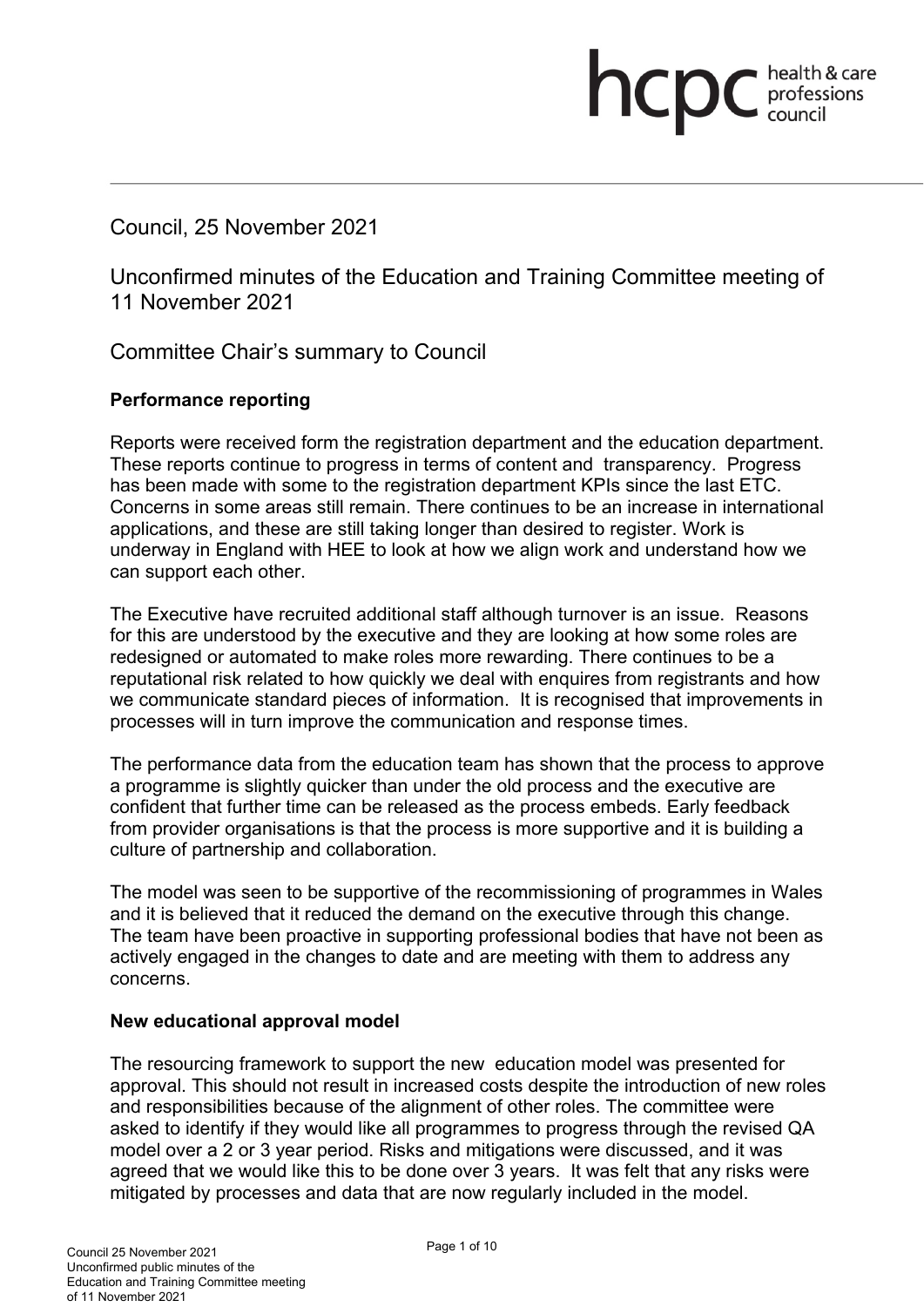### **Future workstreams and agendas**

The policy team bought an overview and update of what they have done over the last year. This included an update on the professional qualifications bill and a duty to consult. The duty to consult was requested and is welcomed. The recent decision on mandatory vaccination for health care staff was discussed and it was noted that the position is different in the different nations. The HCPC have not yet agreed their approach to this but are working closely with other regulators to ensure consistency and be clear about what needs to be dealt with at an employer level as opposed to a regulatory level.

Each of the Executive teams highlighted the work that they are planning to bring through the Committee in the coming year and this will inform the Committee's future work plan.

The Committee noted the length and clarity of the papers presented today and thanked the executive for this input.

*Maureen Drake, Chair of the Education and Training Committee*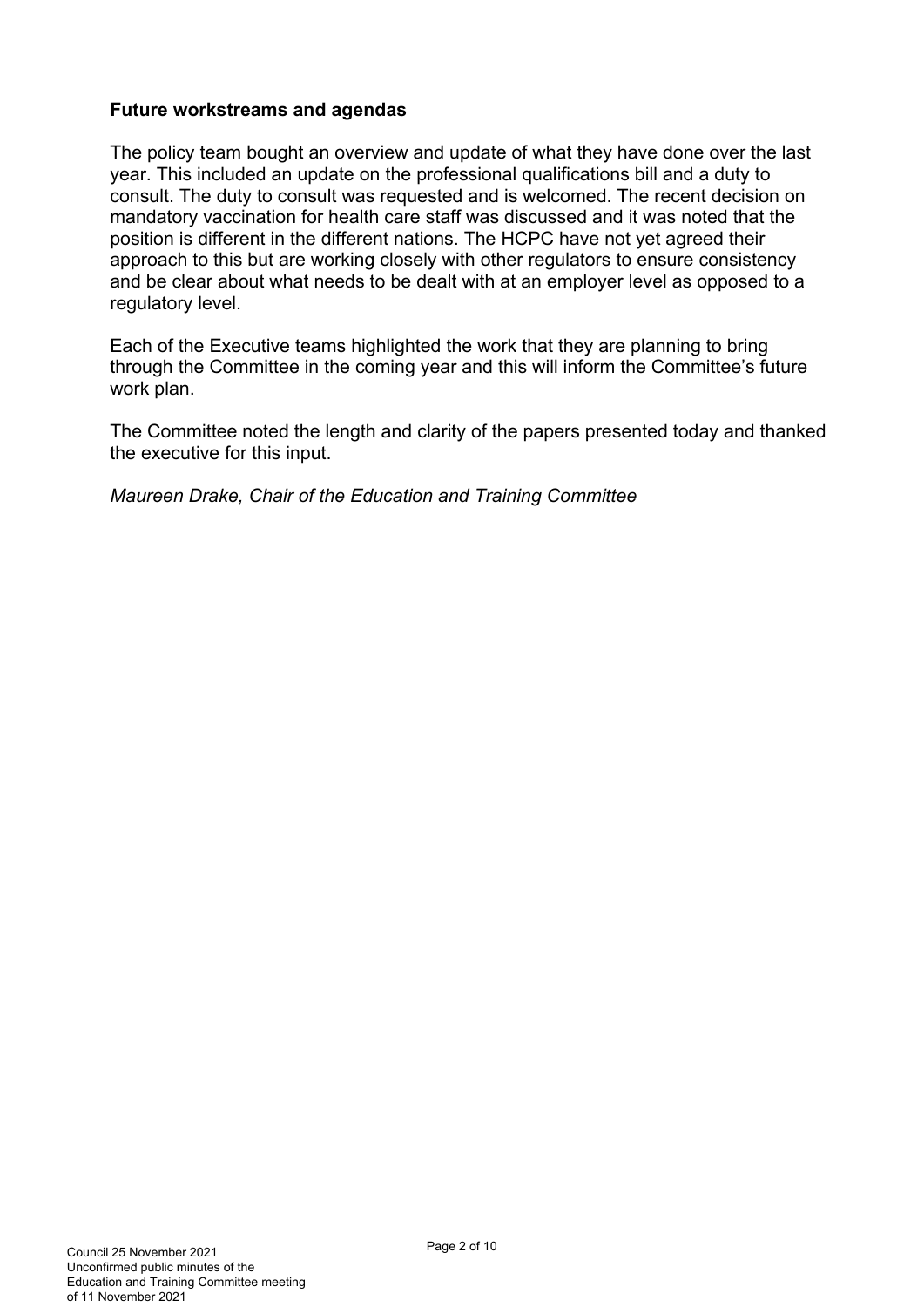# **health & care**

# **Education and Training Committee**

**Minutes of the 101st meeting of the Education and Training Committee held as follows:**

**Date:** Thursday 11 November 2021

**Time:** 10am

- **Venue:** MS Teams
- **Members:** Maureen Drake (Chair) Helen Gough Luke Jenkinson Penny Joyce Kathryn Thirlaway

#### **In attendance:**

Claire Amor, Head of Governance Zoe Allan, Governance Coordinator Matthew Clayton, Acting Policy Manager Brendon Edmonds, Head of Education Richard Houghton, Head of Registration Jamie Hunt, Education Manager Emma Leary, Head of Policy, Standards and Strategic Relationships Naomi Nicholson, Executive Director of Professional Practice and Insight Tracey Samuel-Smith, Education Manager (from Item 9) Andy Smith, Executive Director of Regulation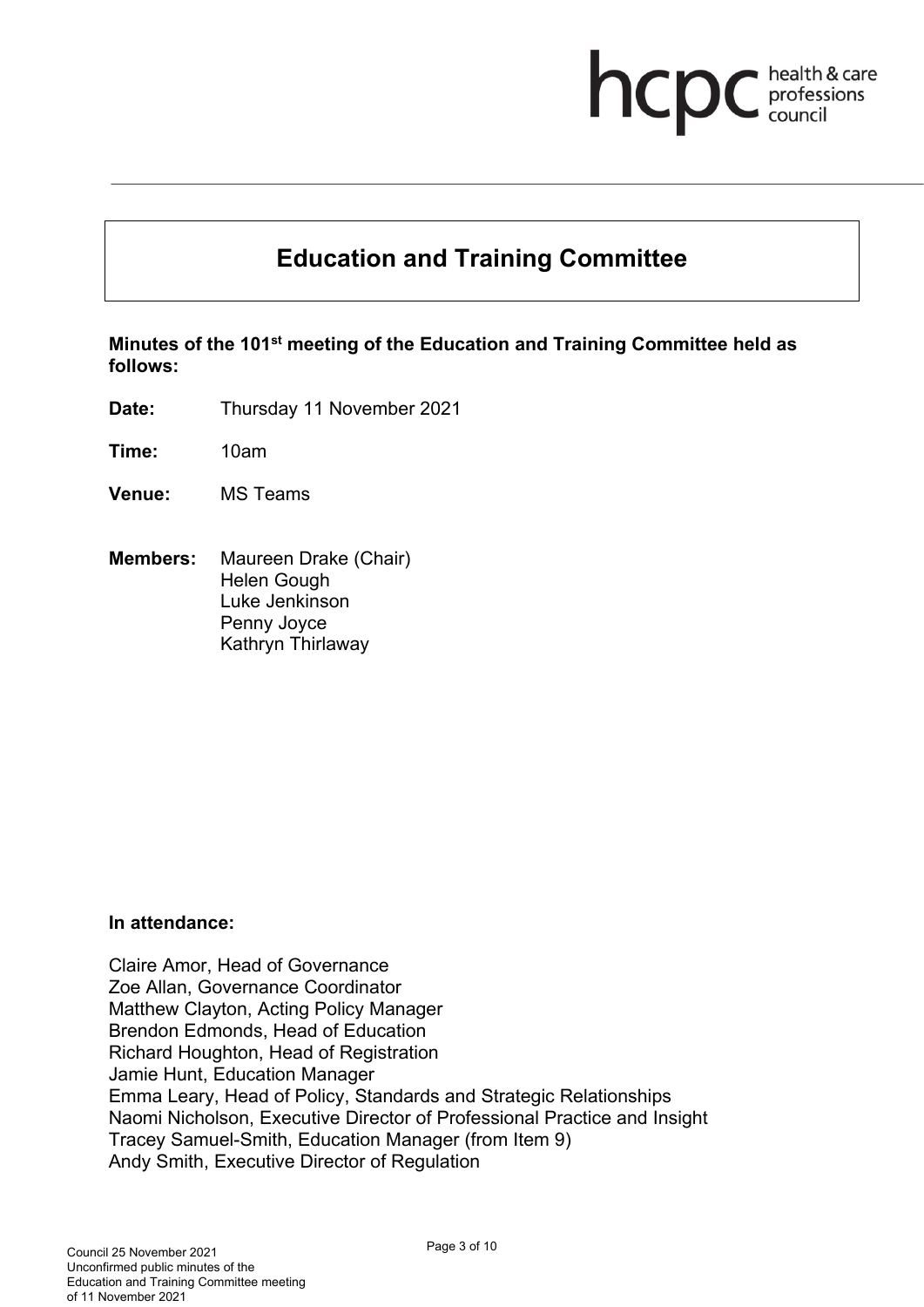# Public Agenda

# **Item 1 – Chair's welcome and introduction**

- 1.1 The Chair welcomed Members of the Committee and the Executive to the 101<sup>st</sup> meeting of the Education and Training Committee, extending a special welcome to Emma Leary, Head of Policy, Standards and Strategic Relationships, as it was her first meeting of the Committee, having recently joined the organisation.
- 1.2 No apologies were received

# **Item 2 - Approval of agenda**

2.1 The Committee approved the agenda

# **Item 3 - Declaration of members' interests**

3.1 No public interests were declared.

# **Item 4 - Public minutes of the Education and Training Committee meetings of 10 September 2021 (ETC 33/21)**

4.1 The Committee approved the public minutes of its meeting of 10 September 2021.

# Items for discussion/approval

# **Item 5 - Registration Performance (ETC 34/21)**

- 5.1 The Committee received a paper from the Head of Registration.
- 5.2 The Committee noted the following points:
	- A comparison RAG rating had been added to the measures within the report to illustrate performance trajectory;
	- there had been an increase in UK and international applications since April 2021; the department were coming out of the peak period for UK applications and were able to re-assign resources to other processes which were under pressure;
	- the Executive Leadership Team had approved an additional 12 temporary Registration Advisors until the end of 2021, the additional resource had improved performance;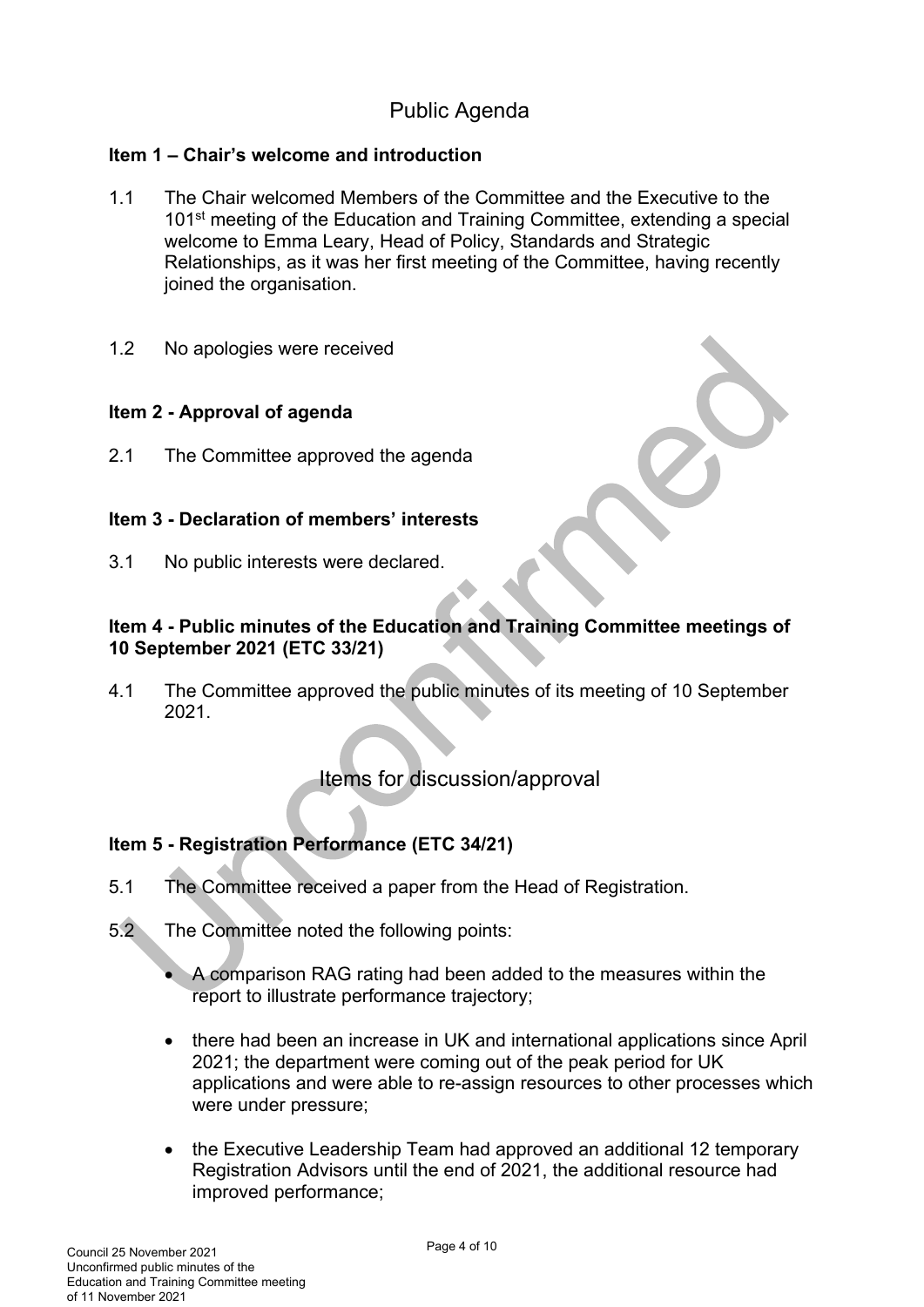- renewal rates were in line with previous years, however the department were receiving increased contact from Registrants requesting assistance:
- the department were working closely with the Communication department to improve direct mail outs and responsiveness, including the provision of a priority email address to respond to enquiries within 48 hours (weekend inclusive), as well as working proactively with professional bodies;
- telephone response rates were stable, but improvement was needed; the Executive noted that there was ongoing training with Registrant Advisors in this area;
- 5.3 The Committee asked about the recruitment challenges in light of the vacant Registrant Advisor posts. The Executive noted that the department had moved to ongoing, monthly assessment days as well as continuing to work with recruitment agencies to address the challenges.

In addition to recruitment, the Committee reflected on the need to consider retention; the Executive acknowledged this point and noted the entry level nature of the Registration Advisor roles which meant that colleagues progress to different roles within HCPC, a positive for the organisation but a challenge for Registration. The Executive Director of Regulation noted that the movement to self-service portals would help with retention, as the Registration Advisor role would be able to focus on more value adding tasks

The Committee noted that improving recruitment and retention was an ongoing focus of the People and Resources Committee and that the HCPC's first People Strategy, setting our how the HCPC would seek to improve recruitment and retention, would be presented to Council on 25 November.

- 5.4 The Committee noted that the move to self-service portals for Registrants was a positive step which should improve performance but asked whether there were any risks associated. The Executive noted that there were risks, particularly around the implementation and that HCPC were currently engaged with the supplier with the aim to be ready to implement online applications in May 2022. The Committee welcomed the positive work in moving to a selfservice model.
- 5.5 The Committee reflected on the increase in international applications and asked whether the Executive understood the drivers for this and if the increase was providing more income to reinvest into the business. The Executive noted that the increase was creating additional revenue but there were also additional processing costs associated. The Executive Director of Regulation noted that HCPC were engaged with key stakeholders responsible for workforce planning across the 4 nations such as Health Education England (HEE) but that stakeholders were not yet able to share expected future volumes of applicants with the HCPC.
- 5.6 The Committee noted the report and the key issues discussed around registration team recruitment, reputational management and international applications.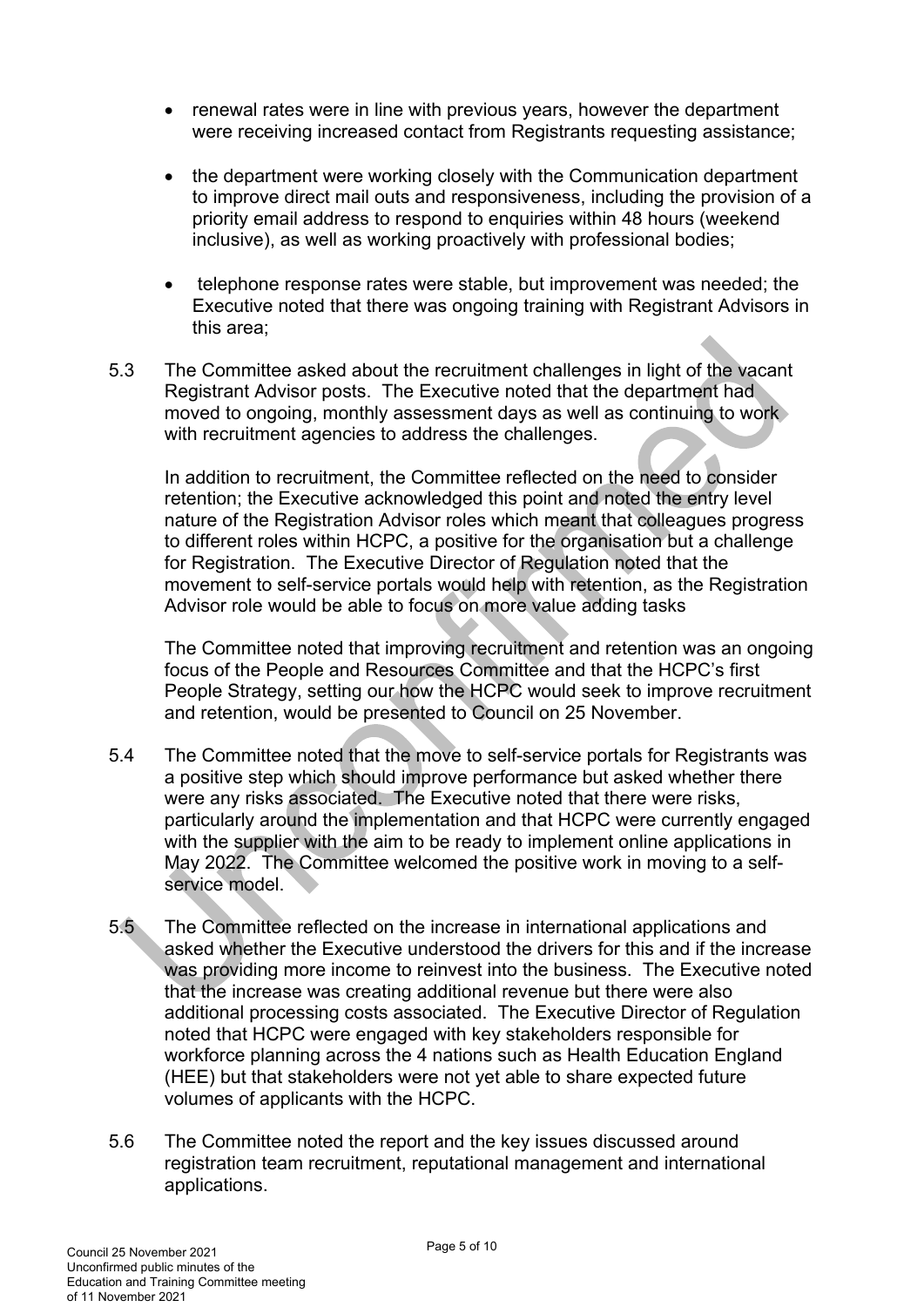# **Item 6 - Education Performance (ETC 35/21)**

- 6.1 The Committee received a paper from the Head of Education.
- 6.2 The Committee noted the following points
	- the format of the report would continue to evolve alongside the new Education QA model, focusing on balancing the timeliness and quality indicators, enabling a greater focus on quality;
	- the new model had seen a significant reduction in conditions applied on approval which was expected as the new model sought to resolve issues prior to formal decision points;
	- the length of time taken to complete approvals processes was exceeding the performance target. This was attributed in part to pilot activities getting underway and familiarity of running new processes;
	- the Performance review process had seen a variance in outcomes driven mainly by provider type; conversations were underway to understand quality; and
	- a regional based structure had been put in place within the Education team with regional leads able to undertake focused engagement and understand regional differences.
- 6.3 The Committee welcomed the improved experience for providers as a result of the new model and its preventative approach, as well as the use of external data to provide independent assurance on programme quality.
- 6.4 The Committee reflected on the focused review cases and the strategic funding review which had resulted in a reshaping of AHP education delivery in Wales. The Committee asked whether the Executive were anticipating large scale changes following the review and what impact this would have on the HCPC's Education team resources. The Executive noted that they had been engaged with HEIW over the previous 18 months to support them with their recommissioning exercise and noted that HEIW were encouraging providers to work collaboratively.
- 6.5 The Committee reflected on the issue of timeliness and asked whether the new model would provide a good return on investment by improving processes without costing more than the previous model. The Head of Education noted that 6 months was a good starting point for the timeliness KPI and was confident this could be reduced and return on investment would be achieved.
- 6.6 Committee welcomed the style of the report, reflecting regions and noted the importance of reflecting all regions within the report, once the data was available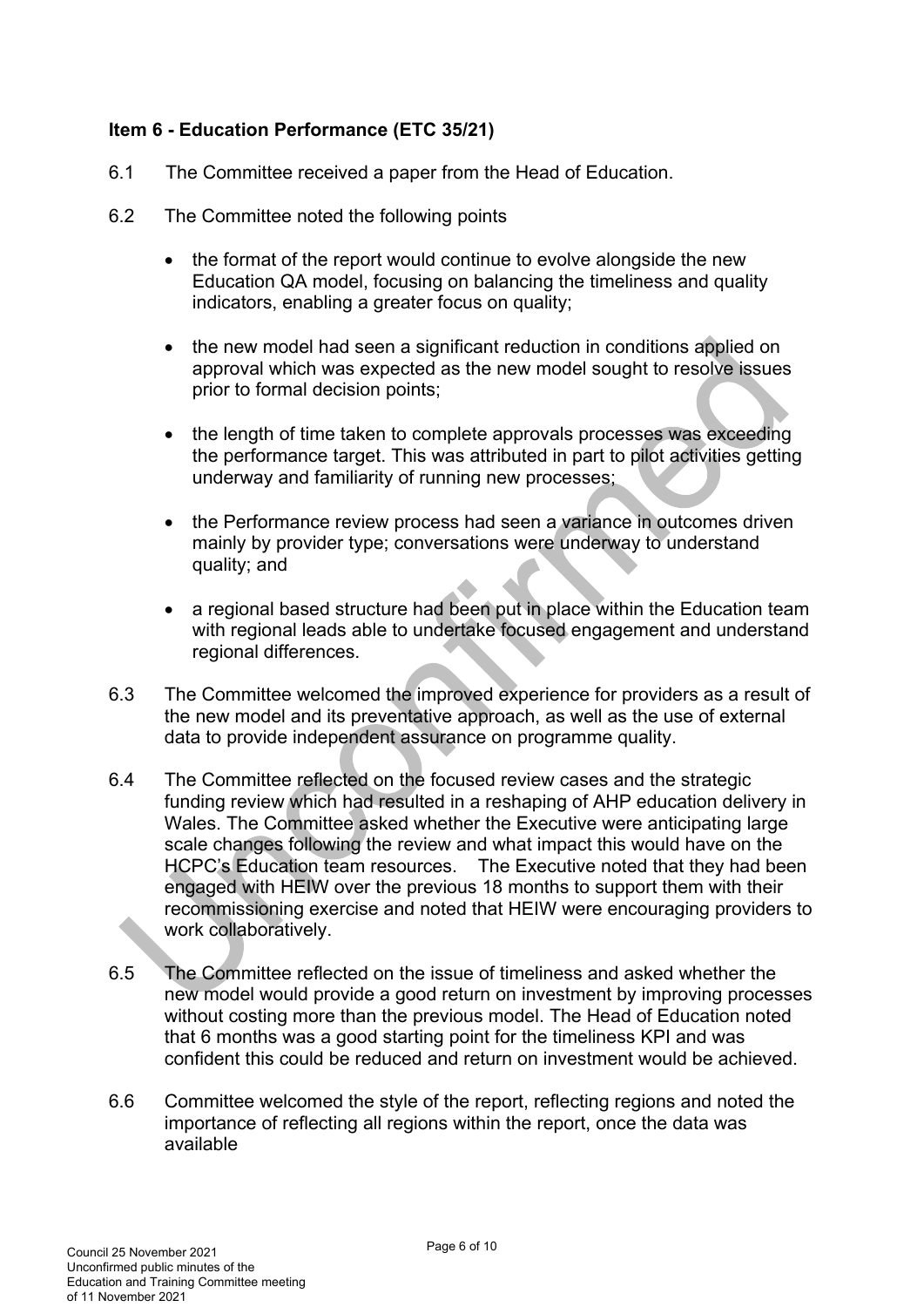# **Item 7 - Education partner resourcing framework (ETC 36/21)**

- 7.1 The Committee received a paper from the Education Lead
- 7.2 The Committee noted that the framework had been updated based on with the introduction of the new Education quality assurance model, process changes, the introduction of new partner roles, and the legislative requirements for programme approval assessments.
- 7.3 The Committee noted that some areas of the framework set out within the table needed to be clearer to ensure ease in understanding. The Executive acknowledged this point and noted that the approach needed operationalising internally
- 7.4 The Committee asked about the financial implications and whether the partner fees would remain unchanged as stated in the paper. The Executive confirmed that the actual fee structure had not changed and would be included within the department budget.
- 7.5 The Committee approved the paper, confirming the framework replaced the framework for the legacy model.

# **Item 8 - Education QA model planning - performance review scale up options (ETC 37/21)**

- 8.1 The Committee received a paper from the Education Lead.
- 8.2 The Committee noted that the paper was provided following discussion at the Committee's September meeting, where the Executive noted that an options paper would be presented to discuss how soon the Committee wished all programmes to cycle through the new model.
- 8.3 The Committee agreed its preference for option two, which was for the HCPC to complete the performance review process for existing providers in three years. The Committee felt this option was more sustainable and took into account the pressures on the Education team and providers. It would also enable the review to be resourced within the current budget envelope.

# **Item 9 - Policy and Standards update (ETC 38/21)**

9.1 The Committee received a paper from the Acting Policy Manager setting out the progress of key Policy and Standards work for 2021-22 and a timetable for completion of current key projects.

The Chair noted that it was good to pause and reflect on how much had been achieved over the last year despite resourcing challenges in the Policy function.

9.2 The Committee noted the following points: -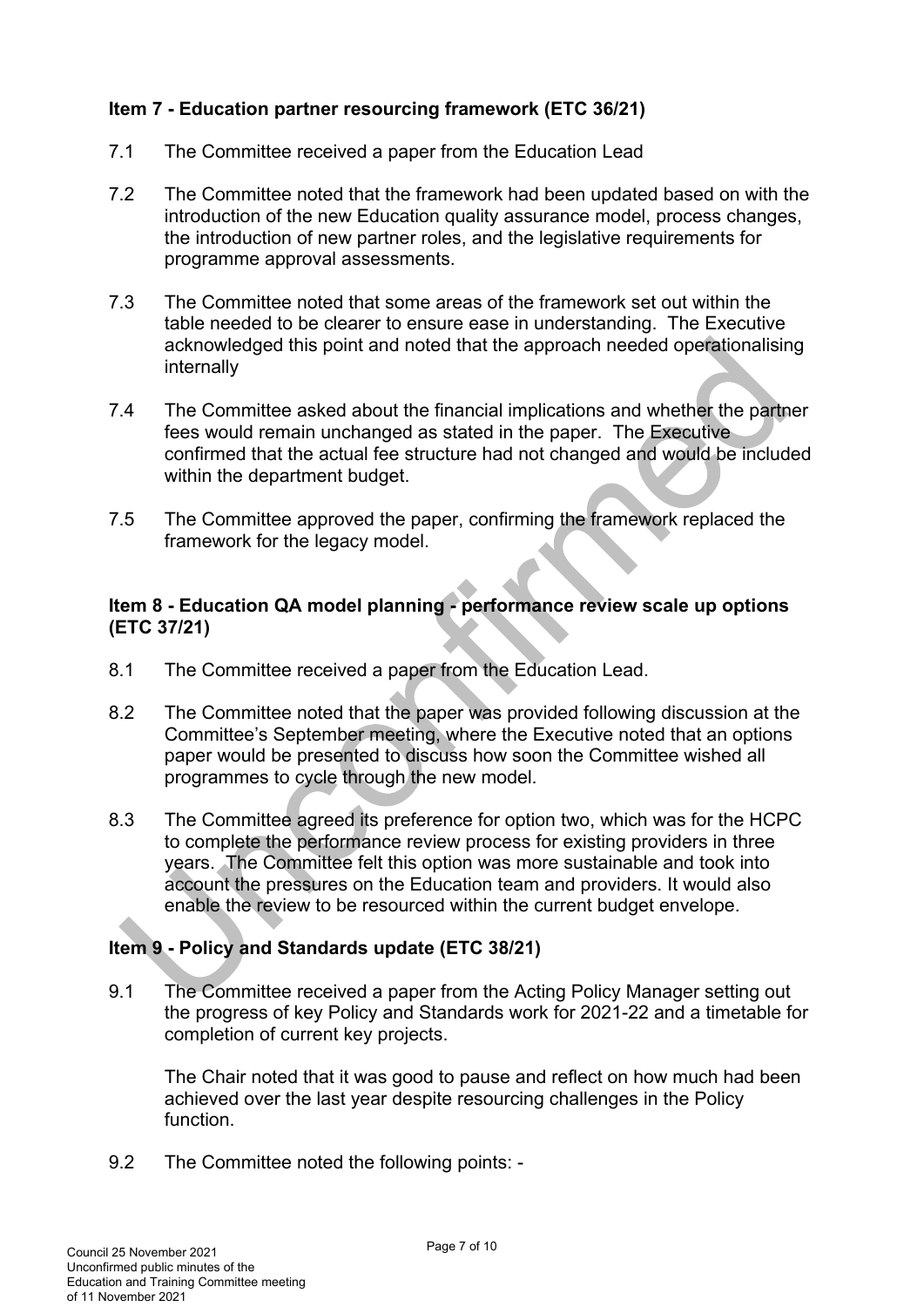- the Executive were currently reviewing the Standards of Proficiency for all 15 professions and were on track to conclude the review by March 2022. Discussions remained with professional bodies and other stakeholders for the standards for radiographers and the Executive were engaged with HEE to ensure standards being set at the right threshold;
- the Executive Director of PPI noted that since writing the paper, the amendments to the Professional Qualifications Bill (PQB) HCPC had wanted had been implemented and HCPC were delighted with its work in this area, had been able to reinforce its public protection role. The Executive would continue to monitor progress in this area and any associated risks.
- HCPC's response to the Government's proposal to make Covid-19 vaccines mandatory took a neutral position.
- 9.3 The Committee reflected on the very live issue of the vaccine mandate in England and the implications for HCPC and its Registrants, recognising the challenge of achieving consistency in approach across the 4 nations as the legislation was not UK wide.

The Executive Director of PPI noted that HCPC had been proactive in responding and had provided a holding position, there would need to be further discussion at Executive Leadership level to ensure appropriate action.

The Committee noted their concerns for students and the impact on being accepted on to placements, recognising the implications in terms of compensation. The Executive noted that following on from national level guidance, HCPC would play their role in terms of providing support and clear guidance for learners around student admissions.

The Executive Director of Regulation further acknowledged the potential implications in terms of FtP referrals and noted that HCPC were engaged with other regulators to ensure there was a joint up approach in thinking.

The Committee reflected on discussions and noted that although the discussion was one predominantly for employers, HCPC had an umbrella duty as a regulator to ensure it has a process to be clear how it supports employers to have conversations with its staff to do what is right.

9.4 The Committee noted the paper.

# **Item 10. Education and Training Committee business 2022 - initial discussion**

10.1 The Head of Governance invited colleagues to provide the Committee with an overview of relevant work planned for 2022.

10.2 The Committee noted the following areas of 2022 business for the Policy and Standards function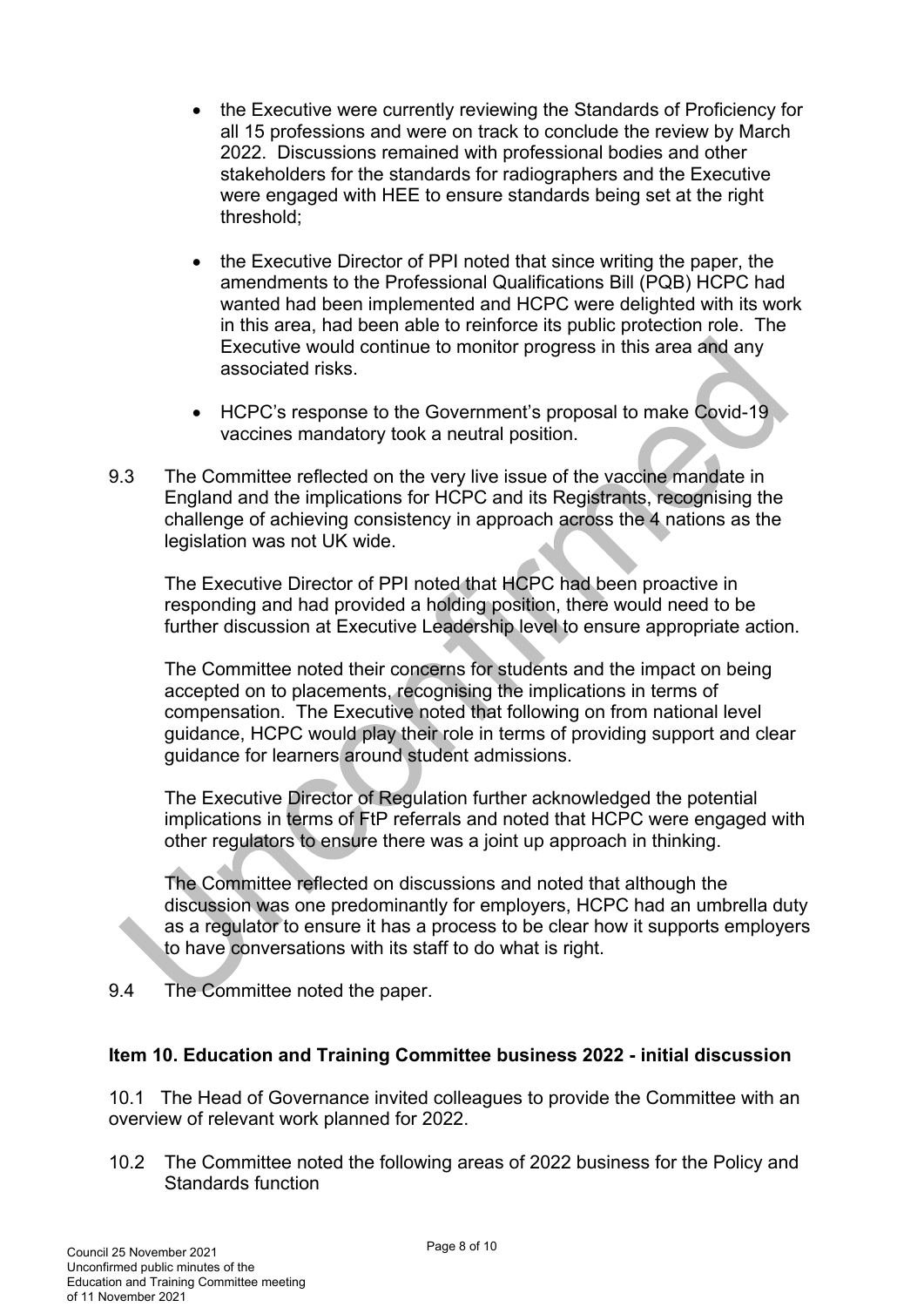- Standards development review of Standards update for Conduct, Performance, and Ethics; Podiatric surgery Standards, Orthoptist Exemption Standards and Standards of Education and Training;
- Guidance health disability guidance documents and Becoming a Health professional guidance document;
- Advanced Practice continue with development of definition of and guiding principles of advanced practice;
- Cosmetic practice plan and approach to consider risks and regulatory implications of cosmetic practice;
- Regulatory reform continue to engage with the Department of Health and Social Care, other regulators and key stakeholders on the proposals for regulatory reform and the draft legislation;
- Continuing professional development (CPD) review of approach to CPD;
- Equality, Diversity, and Inclusion roll out delivery of our EDI Action Plan.
- 10.3 The Committee noted the following areas of 2022 business for the Education function
	- ongoing Education QA model development;
	- understanding and providing broader assurance of the Education sector as a whole;
- 10.4 The Committee noted the following areas of 2022 business for the Registration function
	- continuation of operational data;
	- in partnership with HEE, exploring opportunities to expand the CQL;
	- end to end review of international process policy and legal framework and ensuring quality and improvement of decision making;
	- continuing format of performance reporting;
- 10.5 The Committee noted the volume of work planned for 2022 The Committee further noted the quality of the papers in presented at this meeting, all of a reasonable size and manageable in terms of preparing for the meeting.

# **Item 11 - Any other business**

11.1 There was no further business.

# **Item 12 - Date and time of next meeting**

12.1 Wednesday 9 March - virtual